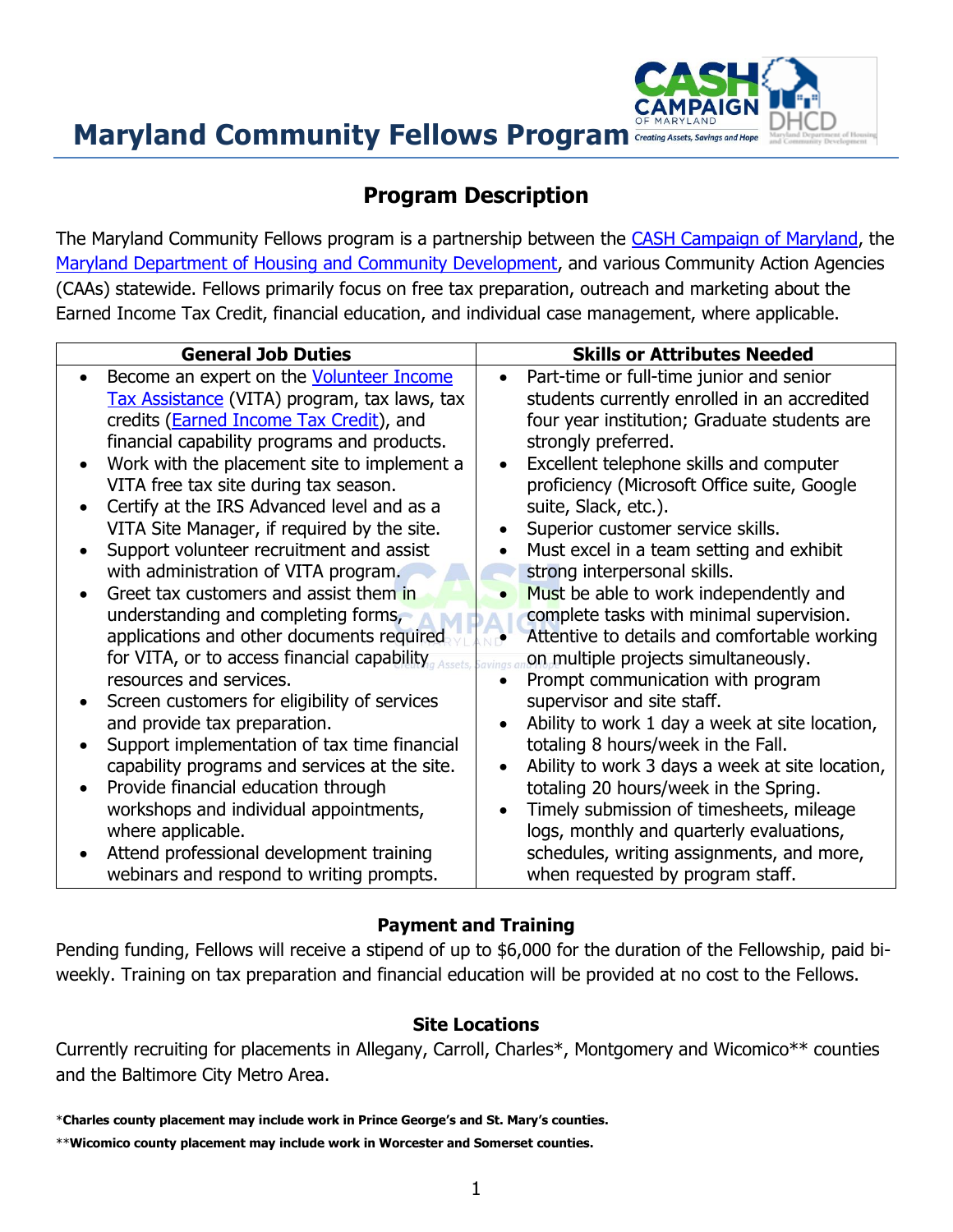**Eligibility:** A candidate must be **currently** enrolled in a degree program as a graduate student; or an undergraduate junior or senior for at least one semester during the program year.

# **Timeframe & Schedule:** Fellowship begins **October 2022** and ends **May 2023**.

Fellows are expected to complete a maximum of 400 hours throughout the duration of the Fellowship, which translates to 100 hours in the Fall semester, and 300 in the Spring semester. During the Fall, Fellows are expected to work at least 1 day a week at their site location, totaling 8 hours/week. During the Spring, Fellows are expected to work 3 days a week at their site location, totaling 20 hours/week.

**Application Procedure:** In order to be considered for the Fellowship, candidates must submit this CASH Campaign supplement at the end of this document, as well as the following via Handshake:

- **1. Resume**
- **2. Cover letter**
- **3. Most recent academic transcript** (either official or unofficial)

Completed application packages must be received by **Friday, July 1, 2022.**



**Questions?:** Please email or call Megan.

**Megan Bautista** Senior Program Associate, Tax Partnerships **CASH Campaign of Maryland** 575 South Charles Street, Suite 500 Baltimore, MD 21201 Phone: (443) 692-9423 Megan@cashmd.org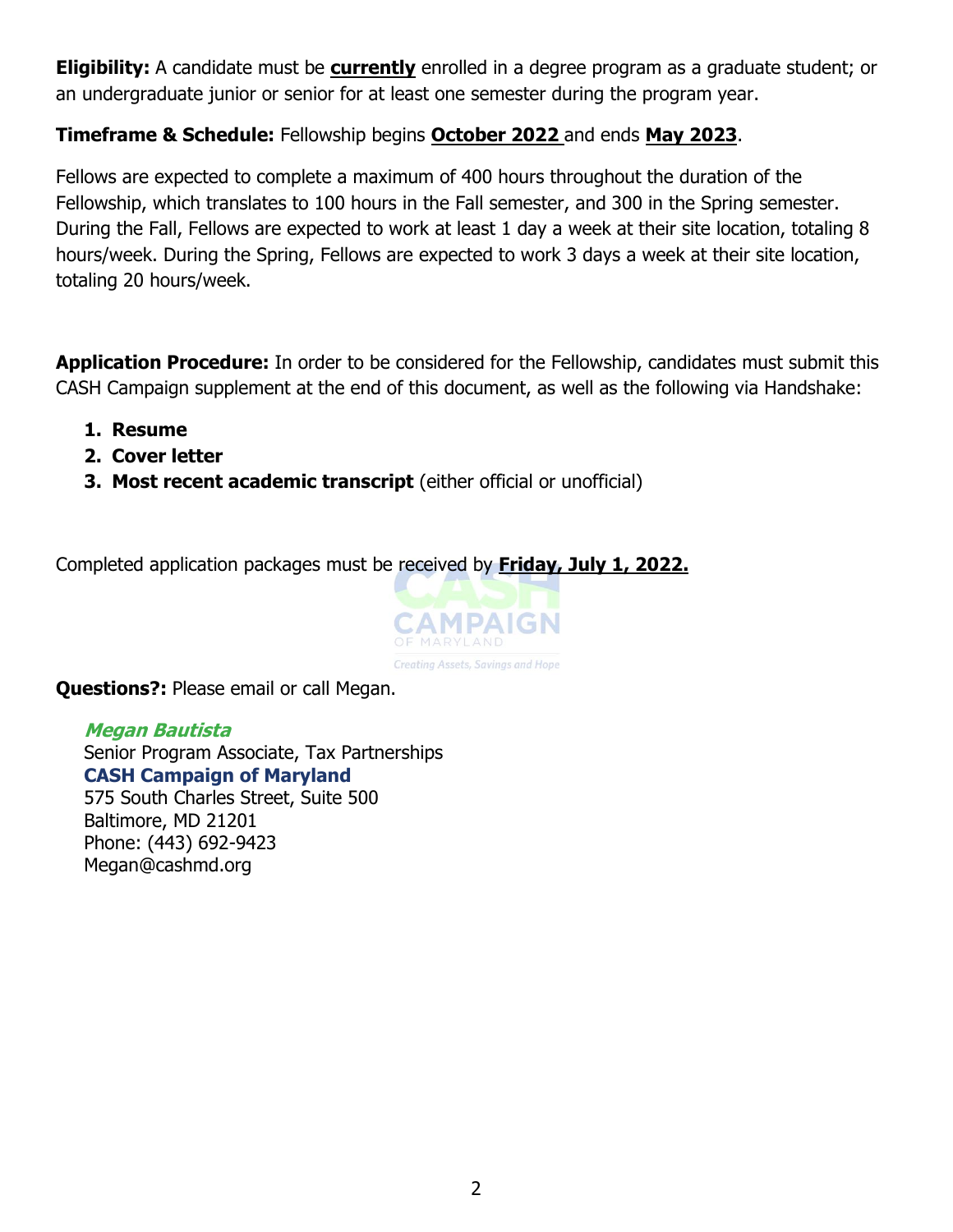

# **MARYLAND COMMUNITY FELLOWS PROGRAM 2022– 2023 APPLICATION**

| <b>Mailing Address:</b>                                                                                                                                                                                                                                  |                            |
|----------------------------------------------------------------------------------------------------------------------------------------------------------------------------------------------------------------------------------------------------------|----------------------------|
|                                                                                                                                                                                                                                                          |                            |
|                                                                                                                                                                                                                                                          |                            |
| <b>Permanent Address:</b> (if different)                                                                                                                                                                                                                 |                            |
|                                                                                                                                                                                                                                                          |                            |
|                                                                                                                                                                                                                                                          |                            |
|                                                                                                                                                                                                                                                          |                            |
| Are you legally eligible to work in the U.S.? __________________________________                                                                                                                                                                         |                            |
| If you are not a U.S. Citizen, are there any restrictions on your eligibility for employment?                                                                                                                                                            |                            |
| Are you requesting school credit for this Fellowship? If yes, please list the<br>person/department with oversight over your placement. __________________________                                                                                        |                            |
|                                                                                                                                                                                                                                                          |                            |
|                                                                                                                                                                                                                                                          |                            |
|                                                                                                                                                                                                                                                          |                            |
| F:<br><b>Th:</b> the contract of the contract of the contract of the contract of the contract of the contract of the contract of the contract of the contract of the contract of the contract of the contract of the contract of the cont<br>$S$ :<br>w: | (Saturdays required during |
| the Spring semester depending on site placement).                                                                                                                                                                                                        |                            |
| Location Preference (Please indicate 1 <sup>st</sup> and 2 <sup>nd</sup> preference).                                                                                                                                                                    |                            |
|                                                                                                                                                                                                                                                          |                            |
| <b>Allegany County</b>                                                                                                                                                                                                                                   | <b>Charles County</b>      |

Baltimore City Metro Area \_\_\_\_\_\_\_\_\_\_\_\_\_\_ Montgomery County

Larroll County **Carroll County Carroll County Carroll County**